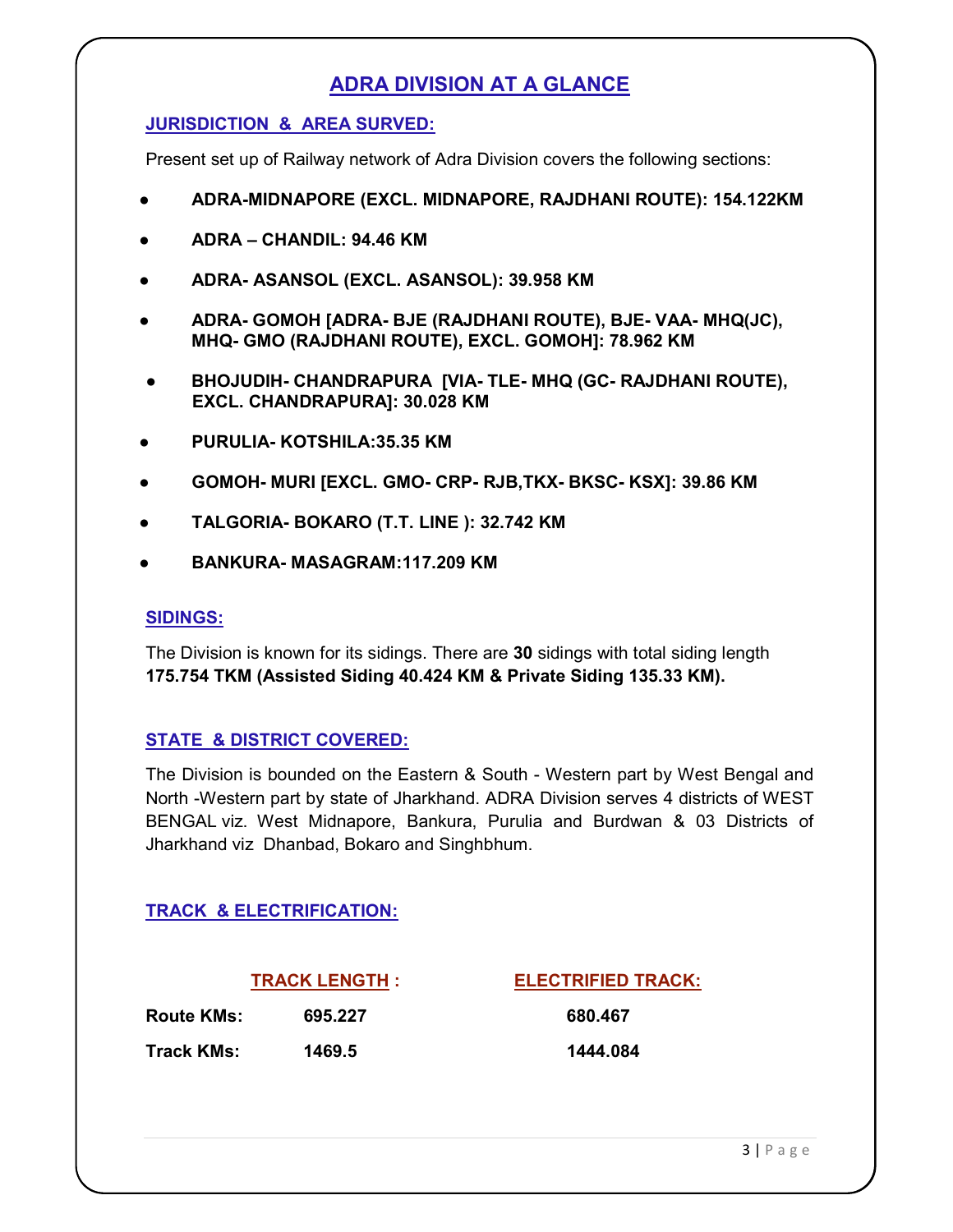## LEVEL CROSSING:

# Manned LC(Nos): 259

| <b>ITEM</b>                                    | <b>Perform</b><br>2019-20 | <b>Perform</b><br>2020-21 | <b>Perform</b><br>2020-21<br>(up to Sep'20) | <b>Target</b><br>2021-22 | <b>Perform</b><br>2020-21<br>(up to Sep'21) |  |
|------------------------------------------------|---------------------------|---------------------------|---------------------------------------------|--------------------------|---------------------------------------------|--|
| <b>Elimination of Manned</b><br>LC Gates (No.) | 12                        | 14                        | 5                                           | 26                       | 3                                           |  |
| LHS/NHS (No.)                                  | 9                         | 5                         | $\overline{\mathbf{4}}$                     | 23                       | 1                                           |  |
| LTVU (No.)                                     | 0                         | 0                         | 0                                           | 0                        | 1                                           |  |
| Diversion (No.)                                | 3                         | 9                         | 1                                           | 3                        | 1                                           |  |
| Interlocked LC gates (Nos.) :                  |                           |                           | 113                                         |                          |                                             |  |
| <b>Sliding Boom Gate (Nos.):</b>               |                           |                           | 105                                         |                          |                                             |  |
| Electric Lifting Barrier (Nos.):               |                           |                           | 50                                          |                          |                                             |  |
| <b>Mechanical Lifting Barrier (Nos.):</b>      |                           |                           | 63                                          |                          |                                             |  |

#### BRIDGES:

| <b>Important Bridges:</b> | 3    |
|---------------------------|------|
| <b>Major Bridges:</b>     | 116  |
| <b>Road over Bridge:</b>  | 21   |
| <b>Minor Bridges:</b>     | 1813 |
| Total:                    | 1953 |

## **STATION DETAILS:**

| <b>STATIONS (BG)</b><br>(Nos.) | <b>Existing</b><br>(Optg Stn)<br>(Nos.) | <b>CATEGORY WISE</b><br>(Comml Stn)<br>(Nos.) |
|--------------------------------|-----------------------------------------|-----------------------------------------------|
| <b>Block Stn.</b>              | 59                                      | $NSG$ 3 = 1                                   |
| <b>Block Cabin</b>             | 16                                      | $NSG 4 = 4$                                   |
| Flag Stn.                      | 3                                       | $NSG 5 = 12$                                  |
| <b>Passenger Halt</b>          | 41                                      | $NSG 6 = 39$                                  |
|                                |                                         | $HG 2 = 21$                                   |
|                                |                                         | $HG 3 = 20$                                   |
| <b>Total</b>                   | 119                                     | 97                                            |

4 | P a g e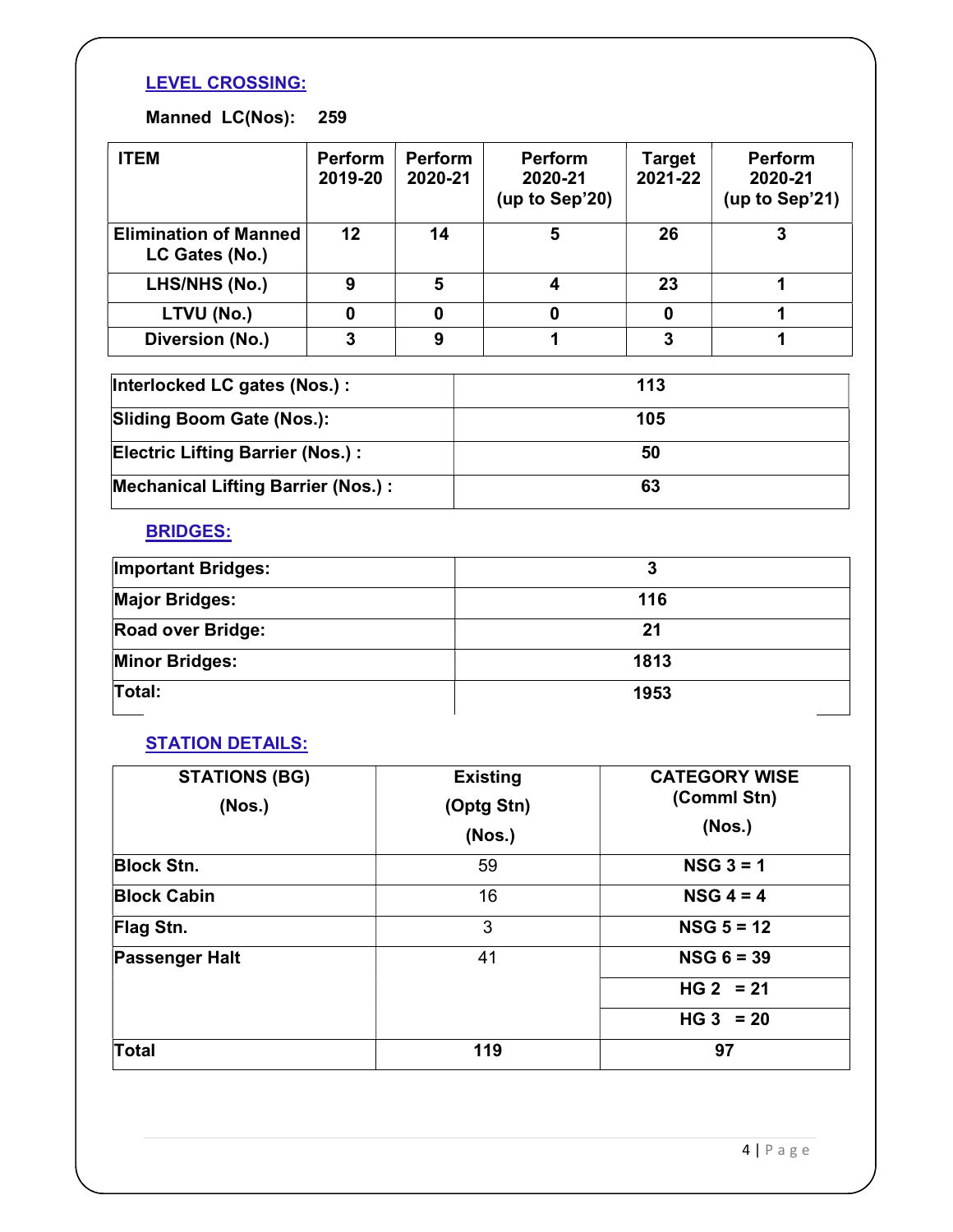## C&W DEPOT:

| <b>Coaching Depot</b><br>(Minor)               | Freight<br><b>Examination</b><br>Yard                                                                                                                      | Wagon<br><b>ROH</b><br><b>Depot</b> | <b>Wagon Repair</b><br><b>Sickline</b>                                                             | <b>Wagon Repair</b><br><b>Depot</b>                                                                                     |
|------------------------------------------------|------------------------------------------------------------------------------------------------------------------------------------------------------------|-------------------------------------|----------------------------------------------------------------------------------------------------|-------------------------------------------------------------------------------------------------------------------------|
| <b>ADRA</b><br>(Washing Line,<br>Station Yard) | <b>BKSC</b><br>(i)<br>Outward<br>Yard(A Class)<br>(ii) BKSC<br><b>Empty Yard</b><br>(A Class)<br>(iii) BJE Yard<br>(B Class)<br>(iv) Adra Yard<br>C Class) | <b>ROH BKSC</b>                     | <b>BKSC ROH</b><br>(i)<br><b>BKSC Sickline</b><br>(II)<br>(iii) BJE Sickline<br>(iv) Adra Sickline | Adra:<br><b>NPOH</b><br>repairs<br>of<br>different<br>оf<br>types<br>wagon<br>TARGET:<br>150/Month<br>Out turn (In VUs) |

## ELECTRIC LOCO HOLDING:

| ELECTRIC LOCO ISPATNAGAR (ELIN/BKSC) | <b>ELECTRIC LOCO SHED (BKSC)</b> |  |
|--------------------------------------|----------------------------------|--|
| (Total LOCO in Nos.)                 | (Total LOCO in Nos.)             |  |
| WAG7-100                             | 150 (WAG7-66, WAG9-84)           |  |

#### RUNNING ROOMS:

| <b>NAME OF THE STATION</b> | <b>ANARA</b> | <b>BOKARO</b> | <b>ADRA</b> | <b>BJE</b> |
|----------------------------|--------------|---------------|-------------|------------|
| <b>CAPACITY</b>            | 46 Beds      | 68 Beds       | 25 Beds     | 9 Beds     |

| <b>CREW LOBBY</b>              | <b>CMS (CREW MANAGEMENT SYSTEM)</b> |  |  |
|--------------------------------|-------------------------------------|--|--|
| 06                             | 05                                  |  |  |
| ADRA, BJE, ANR, BKSC, BQA, DMA | ADRA, BJE, ANR, BKSC, BQA           |  |  |
| (Only Shunter)                 |                                     |  |  |

## DEPOTS, BASES:

| <b>OHE</b><br><b>DEPOTS</b> | <b>BREAKDOWN SPARMV</b><br><b>CRANE</b> | <b>ARME</b><br><b>BASES</b> | <b>ART</b><br><b>BASES</b> | <b>ARV</b><br><b>BASES</b> | <b>STORES</b><br><b>DEPOT</b> | <b>MAJOR</b><br><b>GOODS</b><br><b>YARD</b> |
|-----------------------------|-----------------------------------------|-----------------------------|----------------------------|----------------------------|-------------------------------|---------------------------------------------|
| 11                          | ADRA (140T                              | SCALE-<br>$\mathsf{I}:01$   | CLASS-<br>A: 02            |                            | 04                            | 04                                          |
|                             | <b>BKSC (140T</b><br>Crane)             | <b>SCALE-</b><br>II: 02     | BKSC,<br><b>ADRA</b>       |                            |                               |                                             |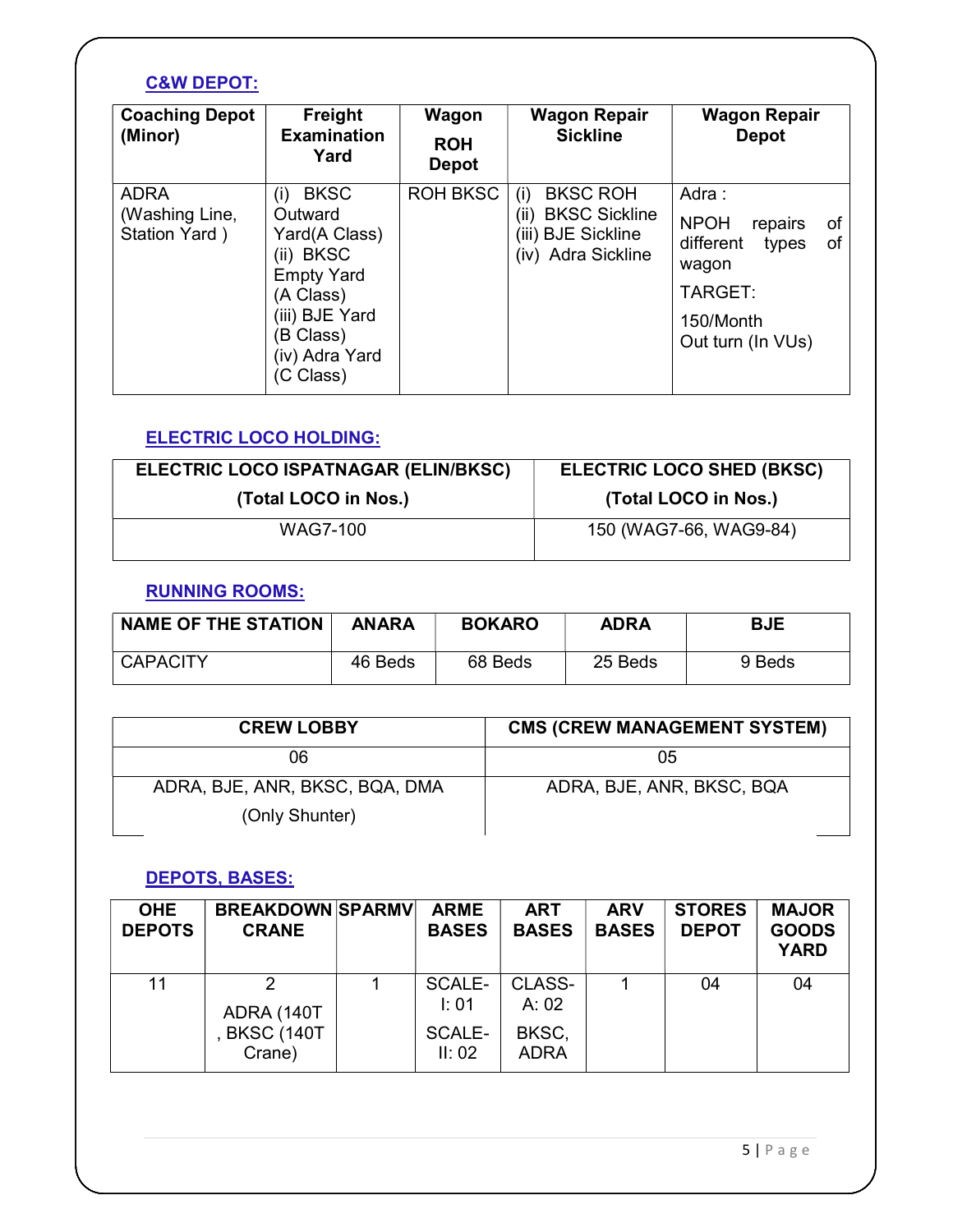## CADRE POSITION:

| Category     | <b>Sanction</b> | On Roll | <b>Vacancy</b> |
|--------------|-----------------|---------|----------------|
| Group A&B    | 114             | 93      | 21             |
| Group C      | 12551           | 10034   | 2517           |
| Group D      | 4553            | 4669    | $-116$         |
| <b>TOTAL</b> | 17218           | 14796   | 2422           |

## HOUSING ACCOMMODATION:

| Type-I | Type-II | <b>Type-III</b> | Type-IV | <b>Type-V</b> | Total |
|--------|---------|-----------------|---------|---------------|-------|
| 4580   | 3265    | 435             | 134     | 36            | 8450  |

## MEDICAL FACILITIES:

| <b>Divisional Hospital</b> | <b>Polyclinic</b> | <b>Health Unit</b>                                                                 |
|----------------------------|-------------------|------------------------------------------------------------------------------------|
| 01                         | 01                |                                                                                    |
| <b>ADRA</b>                | <b>BOKARO</b>     | CNI, BQA, ANR, PRR, VAA BJE,<br>MHQ, BURN, ADRA-NORTH, RDR<br>(LOOK UP DISPENSARY) |

## PANELS & INTERLOCKINGS:

| <b>RRI (ROUTE RELAY</b><br><b>INTERLOCKING)</b> | <b>El (Electronic</b><br>Interlocking) | <b>RELAY</b><br><b>INTERLOCKING</b><br><b>CENTRAL PANEL</b> | <b>END PANEL</b> |
|-------------------------------------------------|----------------------------------------|-------------------------------------------------------------|------------------|
| 01                                              | 35                                     | 36                                                          | 04               |